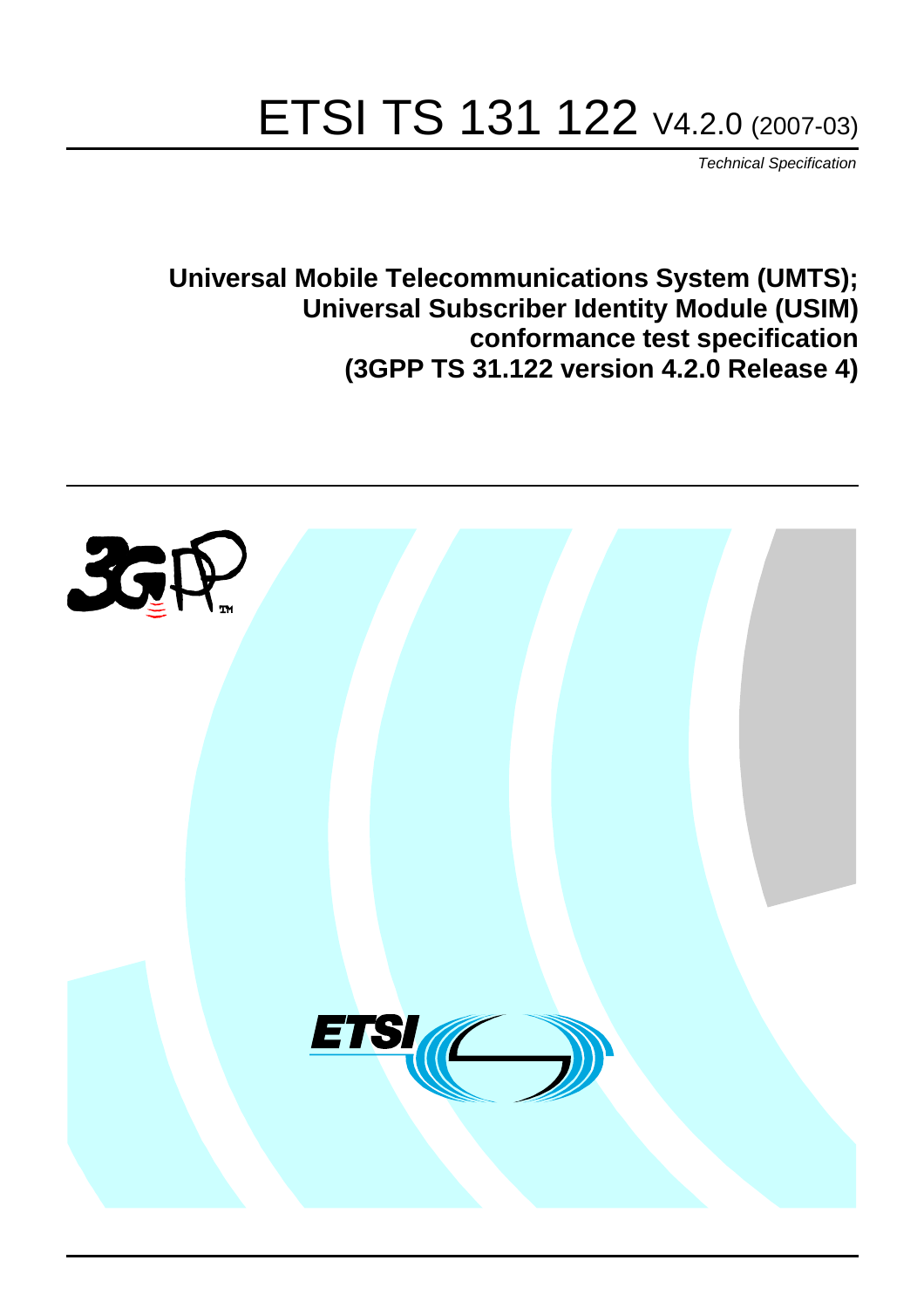Reference RTS/TSGC-0631122v420

> Keywords UMTS

#### **ETSI**

#### 650 Route des Lucioles F-06921 Sophia Antipolis Cedex - FRANCE

Tel.: +33 4 92 94 42 00 Fax: +33 4 93 65 47 16

Siret N° 348 623 562 00017 - NAF 742 C Association à but non lucratif enregistrée à la Sous-Préfecture de Grasse (06) N° 7803/88

#### **Important notice**

Individual copies of the present document can be downloaded from: [http://www.etsi.org](http://www.etsi.org/)

The present document may be made available in more than one electronic version or in print. In any case of existing or perceived difference in contents between such versions, the reference version is the Portable Document Format (PDF). In case of dispute, the reference shall be the printing on ETSI printers of the PDF version kept on a specific network drive within ETSI Secretariat.

Users of the present document should be aware that the document may be subject to revision or change of status. Information on the current status of this and other ETSI documents is available at <http://portal.etsi.org/tb/status/status.asp>

If you find errors in the present document, please send your comment to one of the following services: [http://portal.etsi.org/chaircor/ETSI\\_support.asp](http://portal.etsi.org/chaircor/ETSI_support.asp)

#### **Copyright Notification**

No part may be reproduced except as authorized by written permission. The copyright and the foregoing restriction extend to reproduction in all media.

> © European Telecommunications Standards Institute 2007. All rights reserved.

**DECT**TM, **PLUGTESTS**TM and **UMTS**TM are Trade Marks of ETSI registered for the benefit of its Members. **TIPHON**TM and the **TIPHON logo** are Trade Marks currently being registered by ETSI for the benefit of its Members. **3GPP**TM is a Trade Mark of ETSI registered for the benefit of its Members and of the 3GPP Organizational Partners.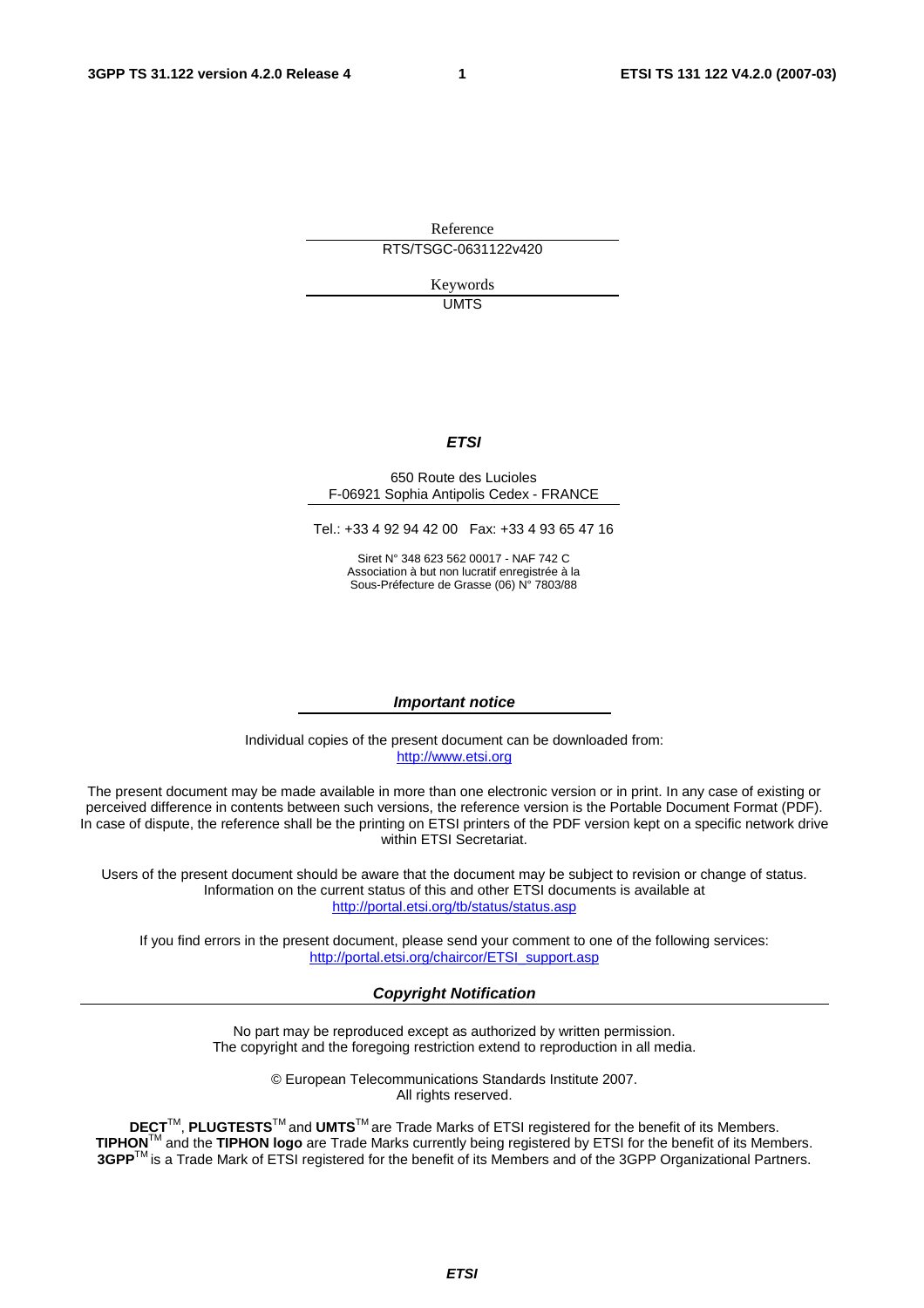### Intellectual Property Rights

IPRs essential or potentially essential to the present document may have been declared to ETSI. The information pertaining to these essential IPRs, if any, is publicly available for **ETSI members and non-members**, and can be found in ETSI SR 000 314: *"Intellectual Property Rights (IPRs); Essential, or potentially Essential, IPRs notified to ETSI in respect of ETSI standards"*, which is available from the ETSI Secretariat. Latest updates are available on the ETSI Web server ([http://webapp.etsi.org/IPR/home.asp\)](http://webapp.etsi.org/IPR/home.asp).

Pursuant to the ETSI IPR Policy, no investigation, including IPR searches, has been carried out by ETSI. No guarantee can be given as to the existence of other IPRs not referenced in ETSI SR 000 314 (or the updates on the ETSI Web server) which are, or may be, or may become, essential to the present document.

#### Foreword

This Technical Specification (TS) has been produced by ETSI 3rd Generation Partnership Project (3GPP).

The present document may refer to technical specifications or reports using their 3GPP identities, UMTS identities or GSM identities. These should be interpreted as being references to the corresponding ETSI deliverables.

The cross reference between GSM, UMTS, 3GPP and ETSI identities can be found under [http://webapp.etsi.org/key/queryform.asp.](http://webapp.etsi.org/key/queryform.asp)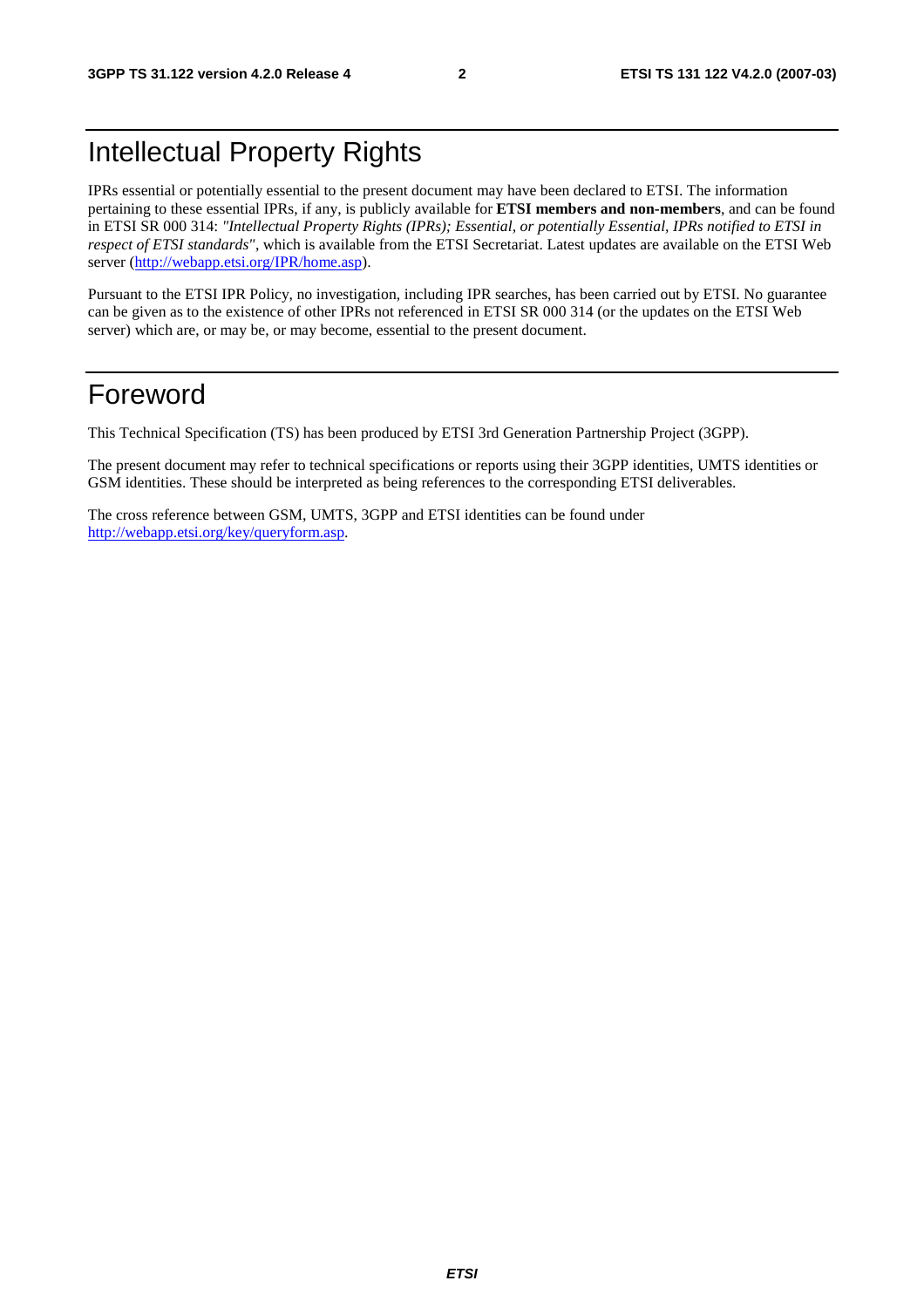# Contents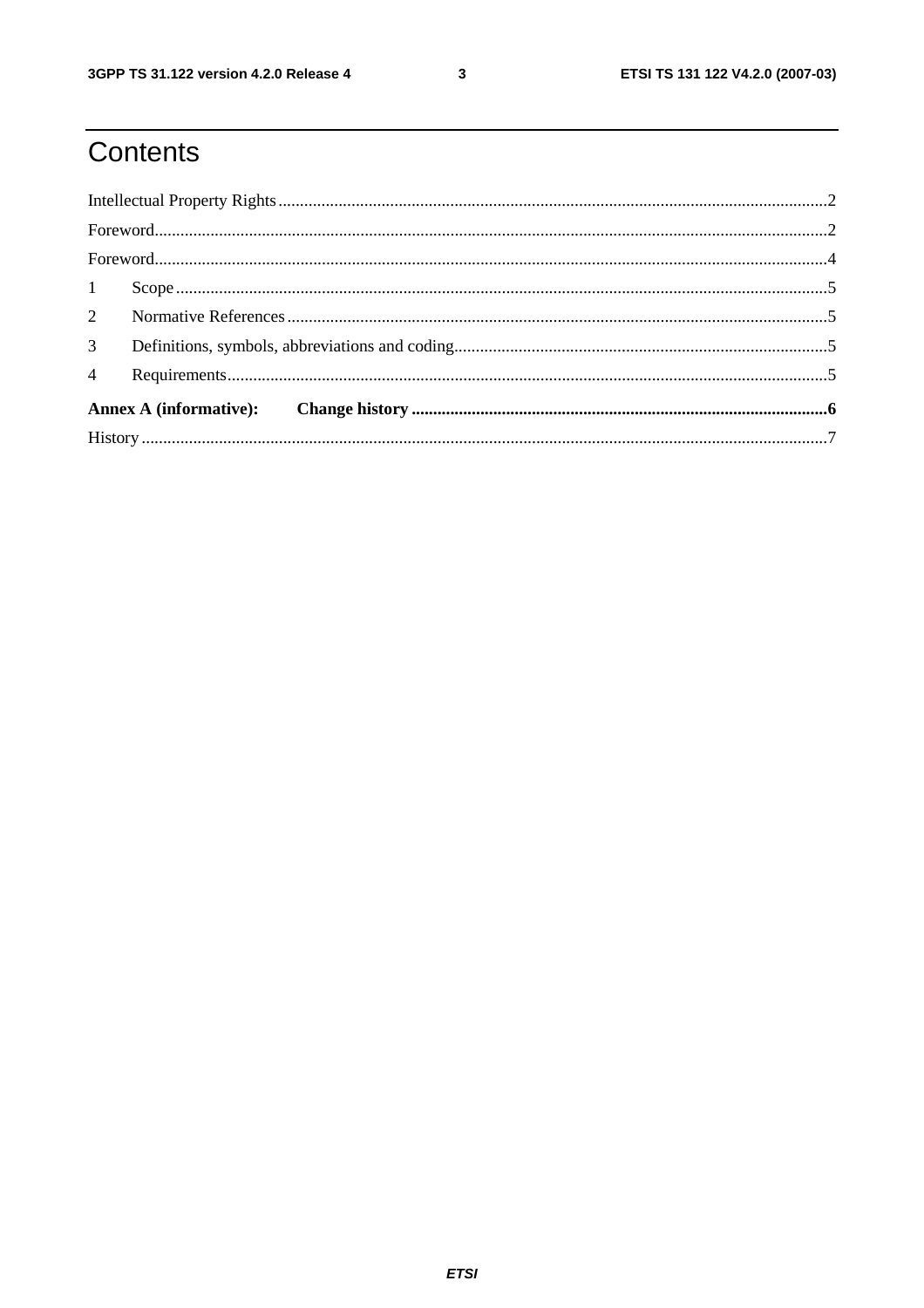### Foreword

This Technical Specification has been produced by the 3<sup>rd</sup> Generation Partnership Project (3GPP).

The contents of the present document are subject to continuing work within the TSG and may change following formal TSG approval. Should the TSG modify the contents of the present document, it will be re-released by the TSG with an identifying change of release date and an increase in version number as follows:

Version x.y.z

where:

- x the first digit:
	- 1 presented to TSG for information;
	- 2 presented to TSG for approval;
	- 3 or greater indicates TSG approved document under change control.
- y the second digit is incremented for all changes of substance, i.e. technical enhancements, corrections, updates, etc.
- z the third digit is incremented when editorial only changes have been incorporated in the document.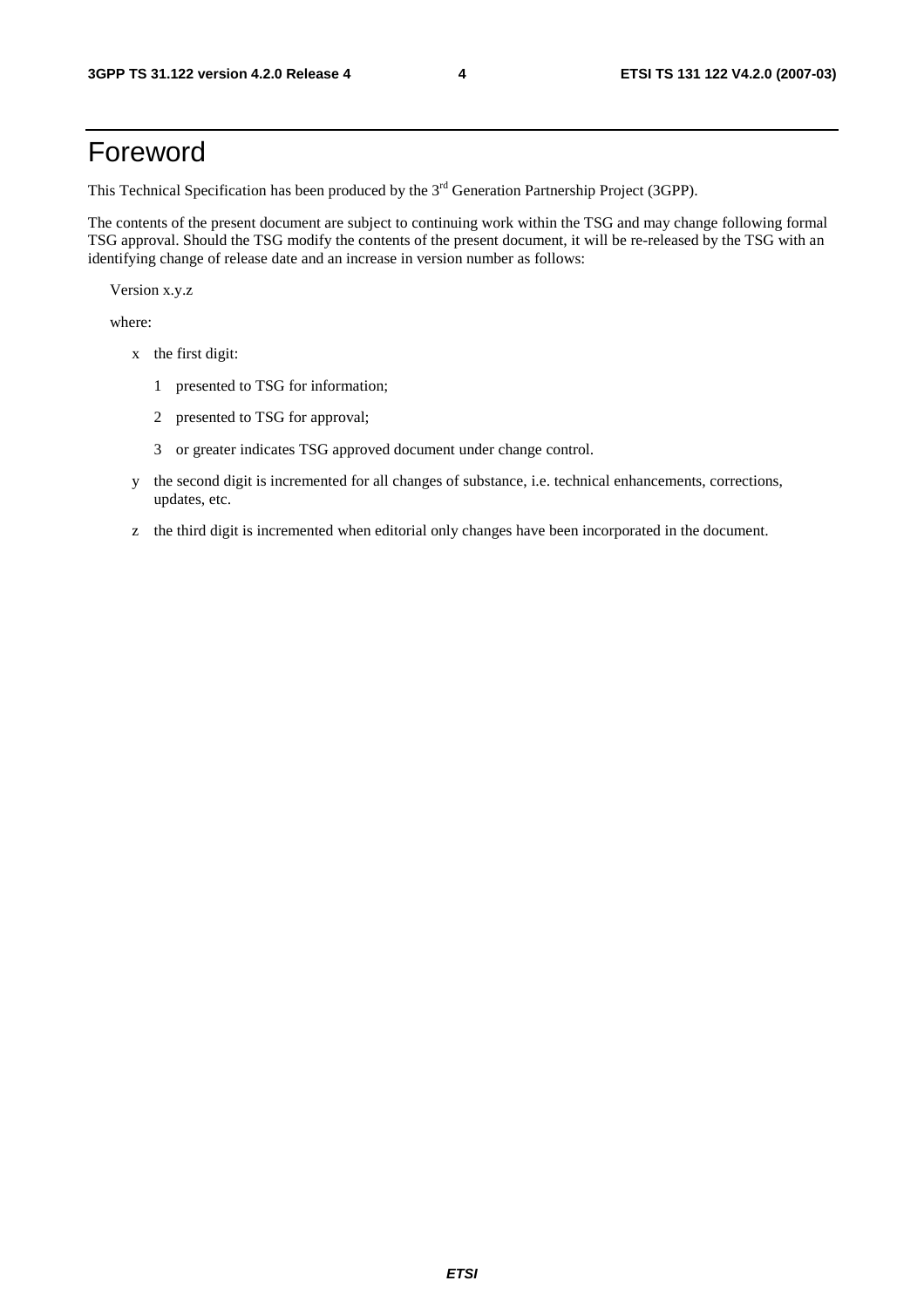#### 1 Scope

The present document provides the Conformance Test Specification for a Universal IC Card (UICC) defined in 3G TS 31.101 [2] with Universal Subscriber Identity Module (USIM) defined in 3G TS 31.102 [3].

## 2 Normative References

The following documents contain provisions, which through reference in this text, constitute provisions of the present document.

- References are either specific (identified by date of publication, edition number, version number, etc.) or non-specific.
- For a specific reference, subsequent revisions do not apply.
- For a non-specific reference, the latest version applies. In the case of a reference to a 3GPP document (including a GSM document), a non-specific reference implicitly refers to the latest version of that document *in the same Release as the present document*.
- [1] [14] Void

[15] 3GPP TS 31.122: "Universal Subscriber Identity Module (USIM) conformance test specification".

### 3 Definitions, symbols, abbreviations and coding

Void.

### 4 Requirements

The requirements of the present document are provided in 3GPP TS 31.122 [15].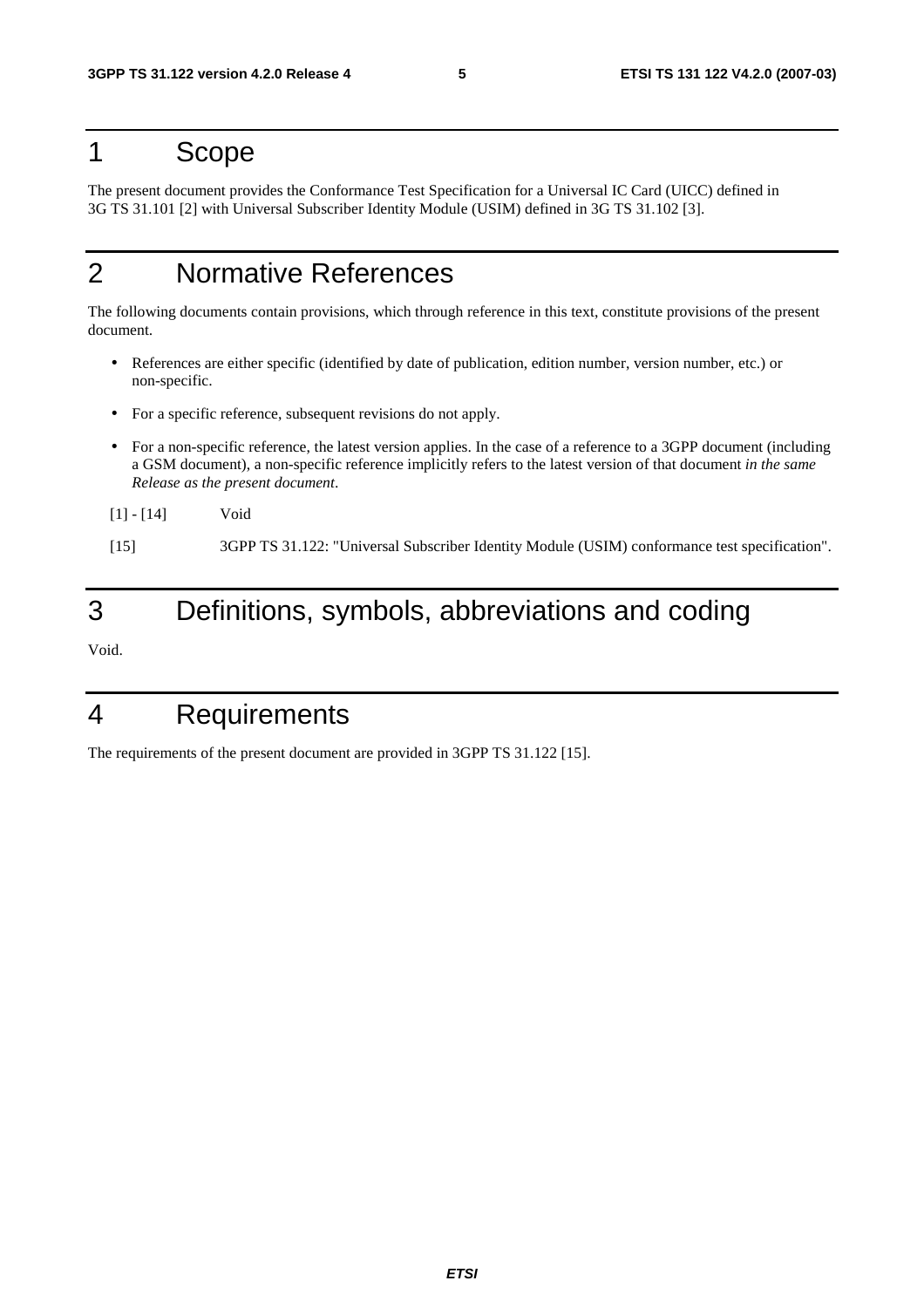# Annex A (informative): Change history

The table below indicates all change requests that have been incorporated into the present document since it was initially approved by 3GPP TSG-T.

| <b>Change history</b> |                     |                |           |              |     |                                                                        |       |            |
|-----------------------|---------------------|----------------|-----------|--------------|-----|------------------------------------------------------------------------|-------|------------|
| <b>Date</b>           | TSG#                | <b>TSG Doc</b> | <b>CR</b> | Re           | Cat | <b>Subject/Comment</b>                                                 | Old   | <b>New</b> |
|                       |                     |                |           | $\mathbf v$  |     |                                                                        |       |            |
| 2000-12               | $\overline{TP}$ -10 | TP-000206      |           |              |     | Final draft was approved at TSG-T #10                                  | 2.0.0 | 3.0.0      |
| 2001-12               | <b>TP-10</b>        | TP-010247      | 001       |              | F   | Corrections                                                            | 3.0.0 | 3.1.0      |
|                       |                     |                | 004       | $\mathbf{1}$ | F   | Change test for TLV DO with tag '82' and '83'                          |       |            |
| 2002-03               | <b>TP-15</b>        | TP-020067      | 005       |              | F   | Removal of an invalid transfer protocol test case                      | 3.1.0 | 3.2.0      |
|                       |                     |                | 006       |              | F.  | Corrections                                                            |       |            |
| 2002-06               | TP-16               | TP-020118      | 007       |              | F   | <b>General Corrections</b>                                             | 3.2.0 | 3.3.0      |
|                       |                     |                | 008       |              | F   | Removal of test for use of procedure byte "61xx" for                   |       |            |
|                       |                     |                |           |              |     | case 2 commands                                                        |       |            |
| 2002-09               | <b>TP-17</b>        | TP-020216      | 009       |              | F   | Expected remainder of returned data string                             | 3.3.0 | 3.4.0      |
|                       |                     |                | 010       |              | F   | <b>Corrections and Clarifications</b>                                  |       |            |
|                       |                     |                | 011       |              | F   | Correction of error in read binary test case for T=0                   |       |            |
|                       |                     |                | 012       |              | F   | Alignment of conformance requirement due to CR 088                     |       |            |
|                       |                     |                |           |              |     | on TS 102 221                                                          |       |            |
|                       |                     |                | 013       |              | F   | Correction of case 3/case 4 command tests in case of                   |       |            |
|                       |                     |                |           |              |     | wrong P1-P2.                                                           |       |            |
| 2002-12               | <b>TP-18</b>        | TP-020287      | 014       |              | F.  | Correction of test of Read Record on Linear Fixed EF<br>and $T=1$ test | 3.4.0 | 3.5.0      |
| 2003-03               | TP-19               | TP-030029      | 015       |              | F   | Correction to the returned FCP of the SELECT and the                   | 3.5.0 | 3.6.0      |
|                       |                     |                |           |              |     | <b>STATUS command</b>                                                  |       |            |
| 2003-12               | $\overline{TP}$ -22 | TP-030256      | 016       |              | D   | <b>Editorial Corrections</b>                                           | 3.6.0 | 3.7.0      |
| 2004-12               | TP-26               | TP-040264      | 017       |              | F   | Correction of non specific references                                  | 3.7.0 | 3.8.0      |
| 2004-12               | TP-26               |                |           |              |     | Upgrade to Rel-4                                                       | 3.8.0 | 4.0.0      |
| 2005-06               | CT-28               | CP-050136      | 018       |              | A   | Correction of ISO/IEC 7816 Series References                           | 4.0.0 | 4.1.0      |
| 2005-06               | CT-28               | CP-050136      | 020       |              | A   | ISO/IEC 7811 Series Revision                                           | 4.0.0 | 4.1.0      |
| 2007-03               | CT-35               | CP-070061      | 0034      |              | F   | CR to reference to next release of TS 31.122                           | 4.1.0 | 4.2.0      |